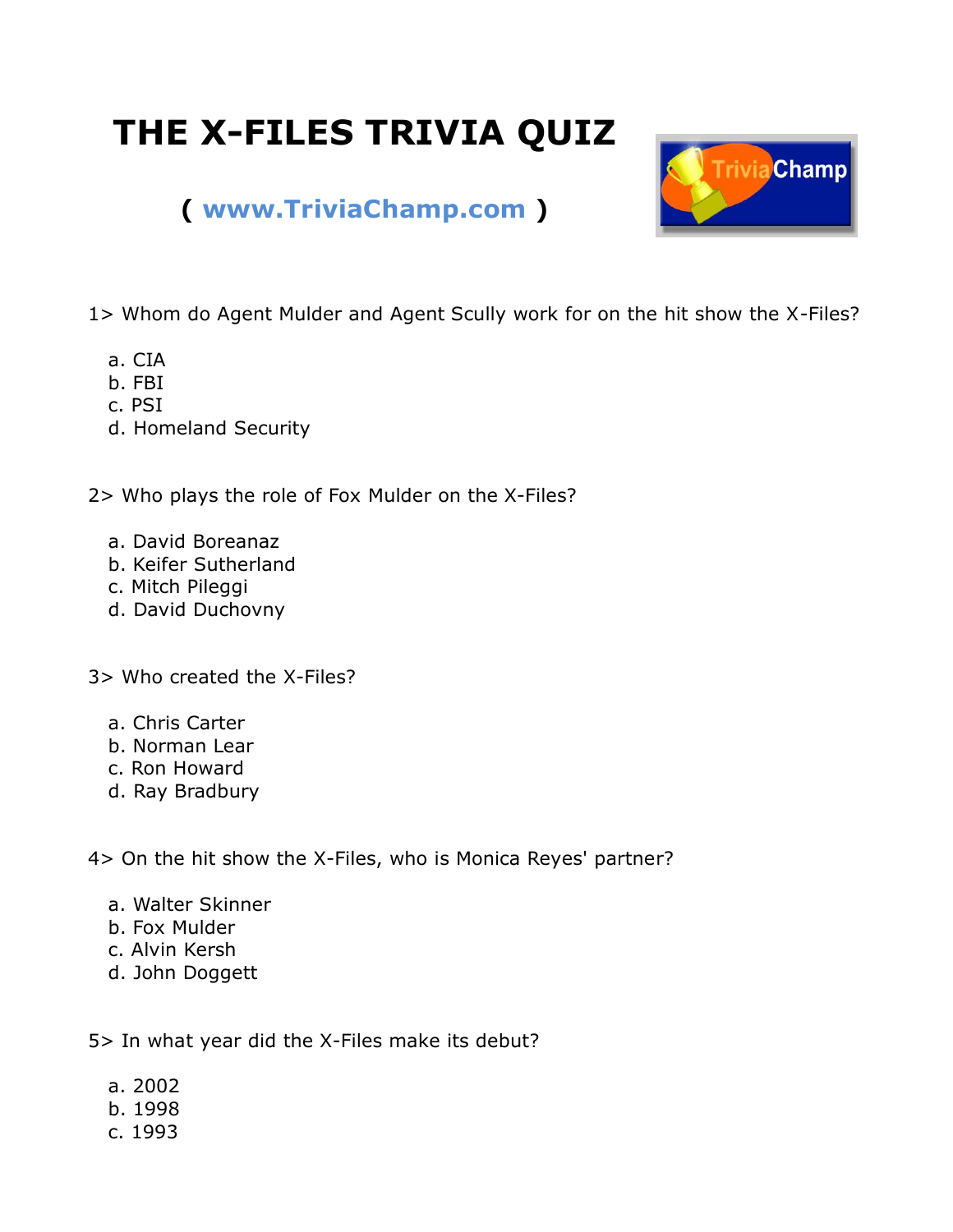d. 1985

6> Airing on the FOX Network for many years, when was the X-Files finally cancelled?

- a. 1984
- b. 2002
- c. 2006
- d. 1997

7> What was the tagline for the X-Files TV show?

- a. Justice needs a new program
- b. This time its war
- c. Get ready for the human race
- d. The truth is out there

8> How many Emmy nominations did the X-Files get during its run?

- a. 62
- b. 45
- c. 25
- d. 30

9> Which character on the X-Files appeared in the most episodes?

- a. Dana Scully
- b. Walter Skinner
- c. The Smoking Man
- d. Fox Mulder

10> Where does the "black oil" first appear on the show?

- a. The Arctic Circle
- b. The Andes Mountains
- c. A sunken ship
- d. An old mine

11> What is the name of killer who can "squeeze" through vents?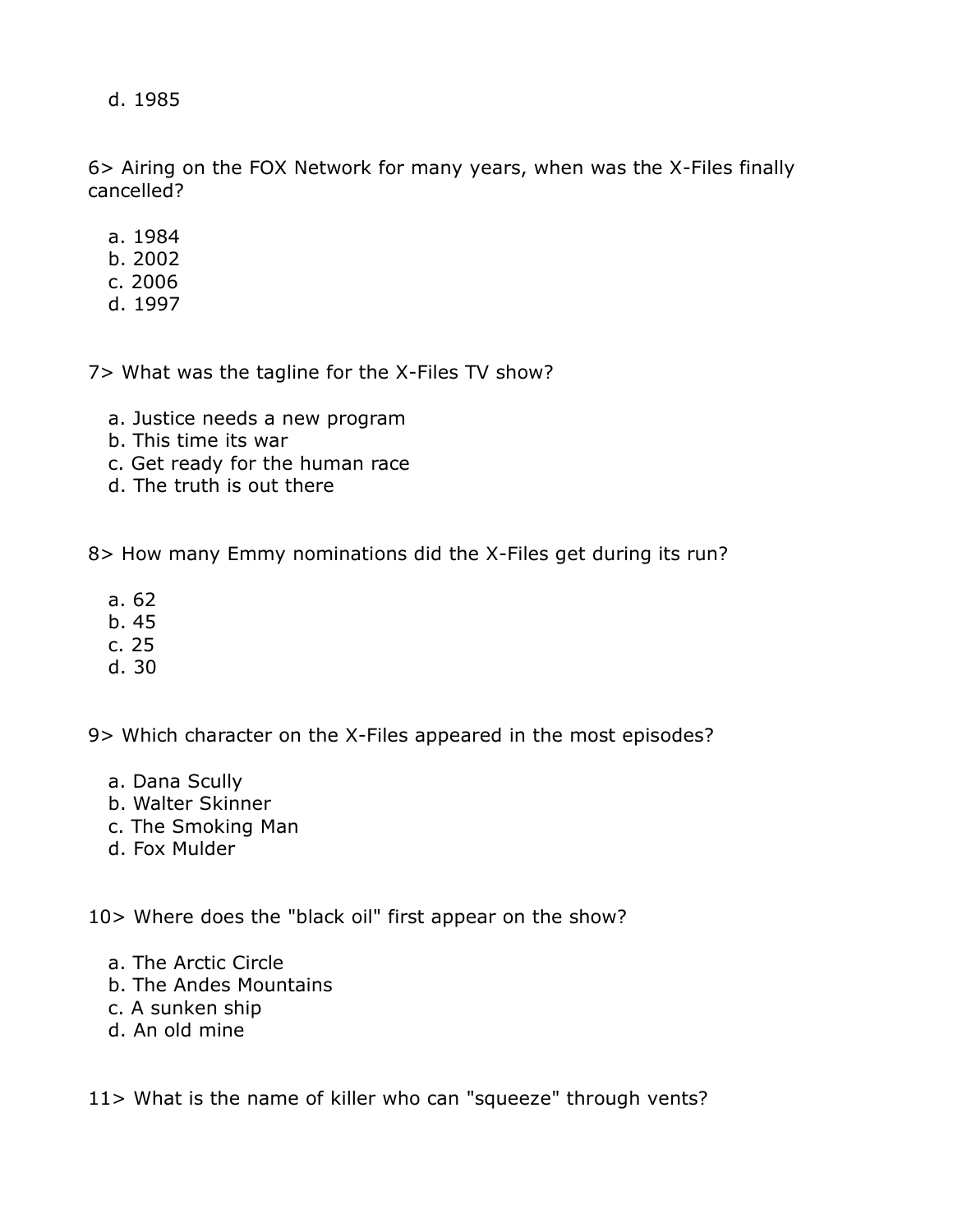- a. Chris Carter
- b. Alvin Kersh
- c. Eugene Victor Tooms
- d. Greg Randall

12> What is the name of Mulder's younger sister?

- a. Gillian
- b. Samantha
- c. Tessa
- d. Dana

13> Which repeating character is introduced in the X-Files episode "The Host"?

- a. Walter Skinner
- b. The Cigarette Smoking Man
- c. Deep Throat
- d. X

14> On the X-Files episode "Dod Kalm", what happens to Mulder?

- a. He is attacked by a creature in the sewer
- b. He is bitten by an insect
- c. He breaks a leg
- d. He ages

15> What is the name of Scully's dog?

- a. Prince
- b. Queequeg
- c. James Bond
- d. Tiger